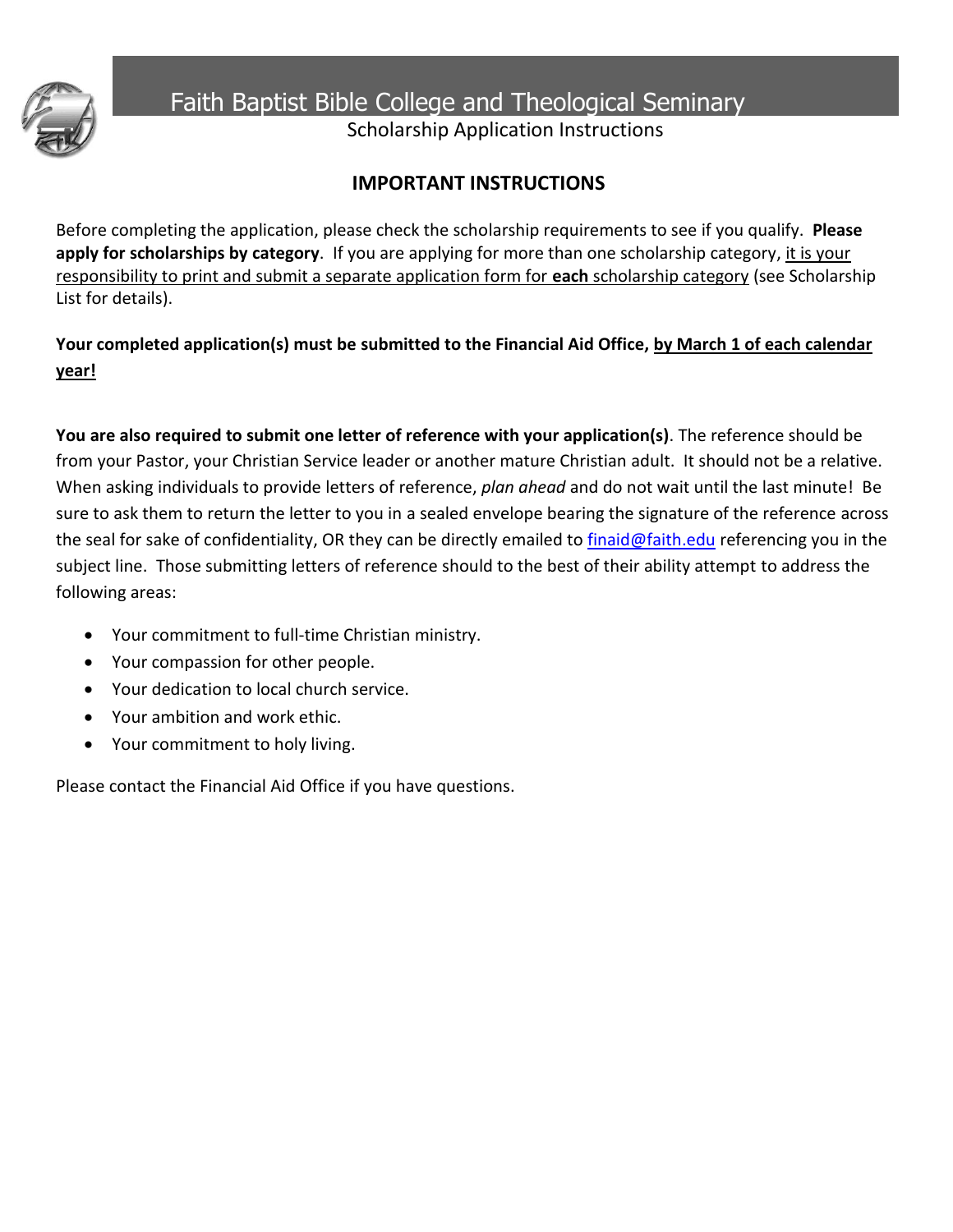# Faith Baptist Bible College and Theological Seminary

# Scholarship Application Form

Name

Program of Study **Cumulative GPA** 

Scholarship category/categories for which you are applying \_\_\_\_\_\_

(Can be one or more of the following: **General/Biblical Studies; Pastoral; Education; Missions**; and/or **Music**) Please submit separate applications for each category.

- 1. Please summarize in one to three sentences your future ministry and vocational goals.
- 2. List how you are currently involved in your local church ministries.
- 3. Summarize what you are currently studying in your personal devotional life and how that has impacted you recently.

Students receiving institutional scholarships and grants:

- 1. Must be enrolled full-time (12 credits or more) for both fall and spring semesters of the academic year.
- 2. Must maintain satisfactory academic progress (see financial aid handbook).
- 3. Must maintain minimum GPA requirements of 2.0 or as specified by the individual scholarships.
- 4. Must be taking classes on-campus.

"I have read the above requirements and acknowledge that failure to abide by these standards will result in the loss of all or part of any scholarship or grant that I may be awarded."

Signature Date Date Date Date Date

**\_\_\_\_\_\_\_\_\_\_\_**

Name of Reference **the contract of the contract of the contract of the contract of the contract of the contract of the contract of the contract of the contract of the contract of the contract of the contract of the contrac** Reference letter attached  $\|\cdot\|$  Reference letter will be emailed directly to the Financial Aid Office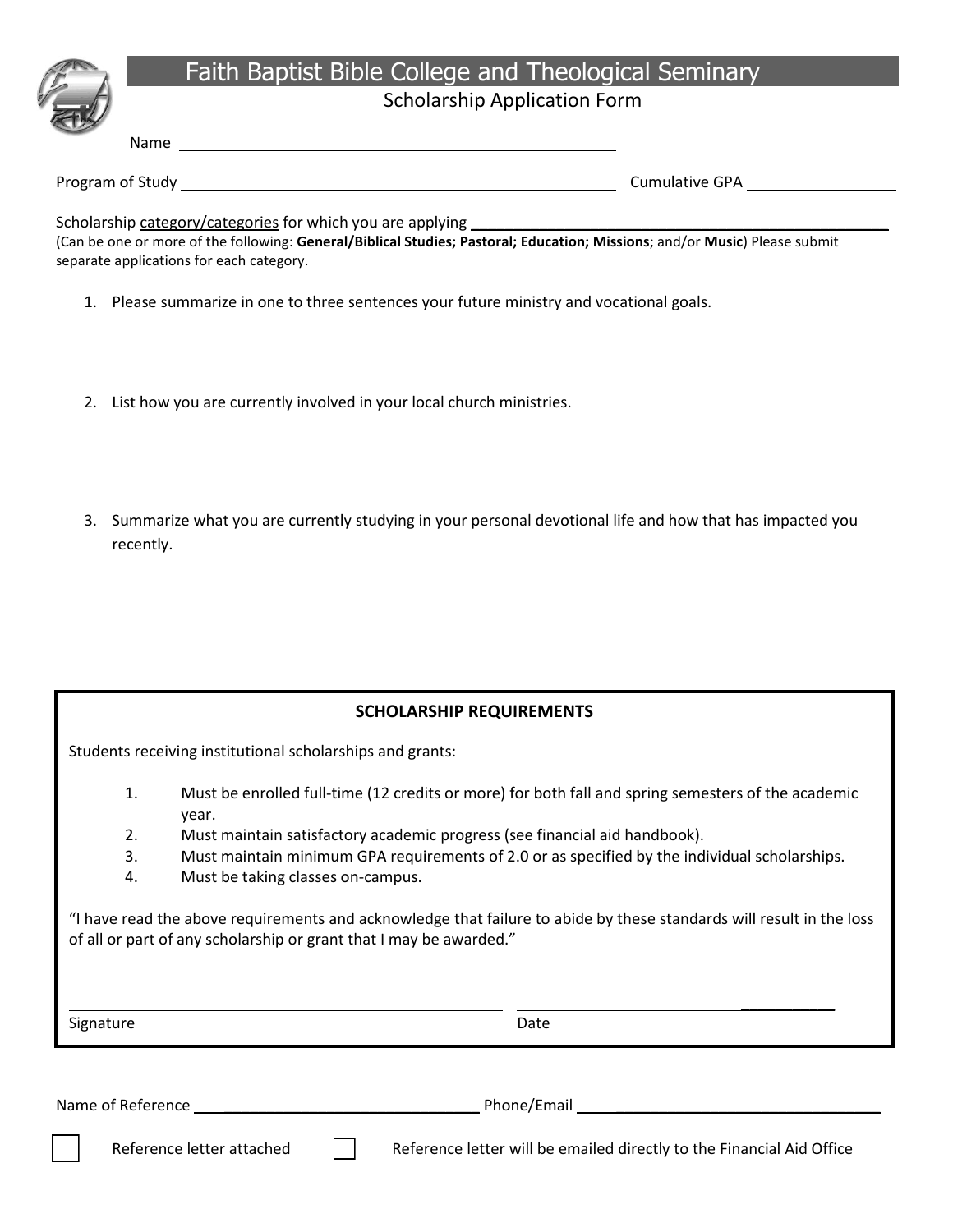# *SCHOLARSHIP LIST BY CATEGORY*

# *General/Biblical Studies*

## *Esther Gee Dining Services Scholarship*

For returning students employed in Dining Services. Must maintain a 2.3 cumulative GPA for all course work.

## *Faith Generations Scholarship*

For students whose ancestors are alumni of FBBC&TS. Once awarded, this student will receive this scholarship each year (up to 4 years). Must maintain a 2.5 cumulative GPA for all course work.

## *Guy G. Godfrey Scholarship*

For male students returning as juniors or above. Must maintain a cumulative GPA of 2.0 for all course work.

#### *Harold and Theodosia Gripp Scholarship*

For returning students with financial need. Must maintain a 2.0 cumulative GPA for all course work.

## *Herbert Brudtkuhl Scholarship*

For students working in the Maintenance Department returning as sophomores or above. Must maintain a 2.3 (C+) cumulative GPA. Must be a current maintenance employee and have worked at least 200 hours in the past 12 months.

#### *Irma Schwarck Scholarship*

For students planning to enter a full-time specialized Christian ministry such as pastor, youth worker, missionary, Christian school, etc. Must maintain a 3.0 (B) cumulative GPA and evidence proven Christian character and conduct.

## *John L. and Betty J. Hofmeister Scholarship*

For students returning as juniors or above. Must maintain a 3.0 (B) cumulative GPA and evidence proven Christian character and conduct. Must have successfully completed at least one year of study at FBBC&TS.

#### *John L. Patten Scholarship*

For students planning to enter a full-time specialized Christian ministry such as pastor, youth worker, missionary, Christian school, etc. Must be a junior or above, and maintain a 3.0 (B) cumulative GPA and evidence proven Christian character and conduct.

#### *Robert Moritz Scholarship*

For students displaying financial need. Must maintain a 2.0 cumulative GPA for all course work.

#### *Western Aid Scholarship*

For students whose hometown is west of the Mississippi River. Must maintain a 3.0 (B) cumulative GPA and be a sophomore or above who has successfully completed one semester at FBBC&TS.

#### *William T. Roby Scholarship*

For students returning as sophomores and above with financial need. Must maintain a 2.3 cumulative GPA for all course work.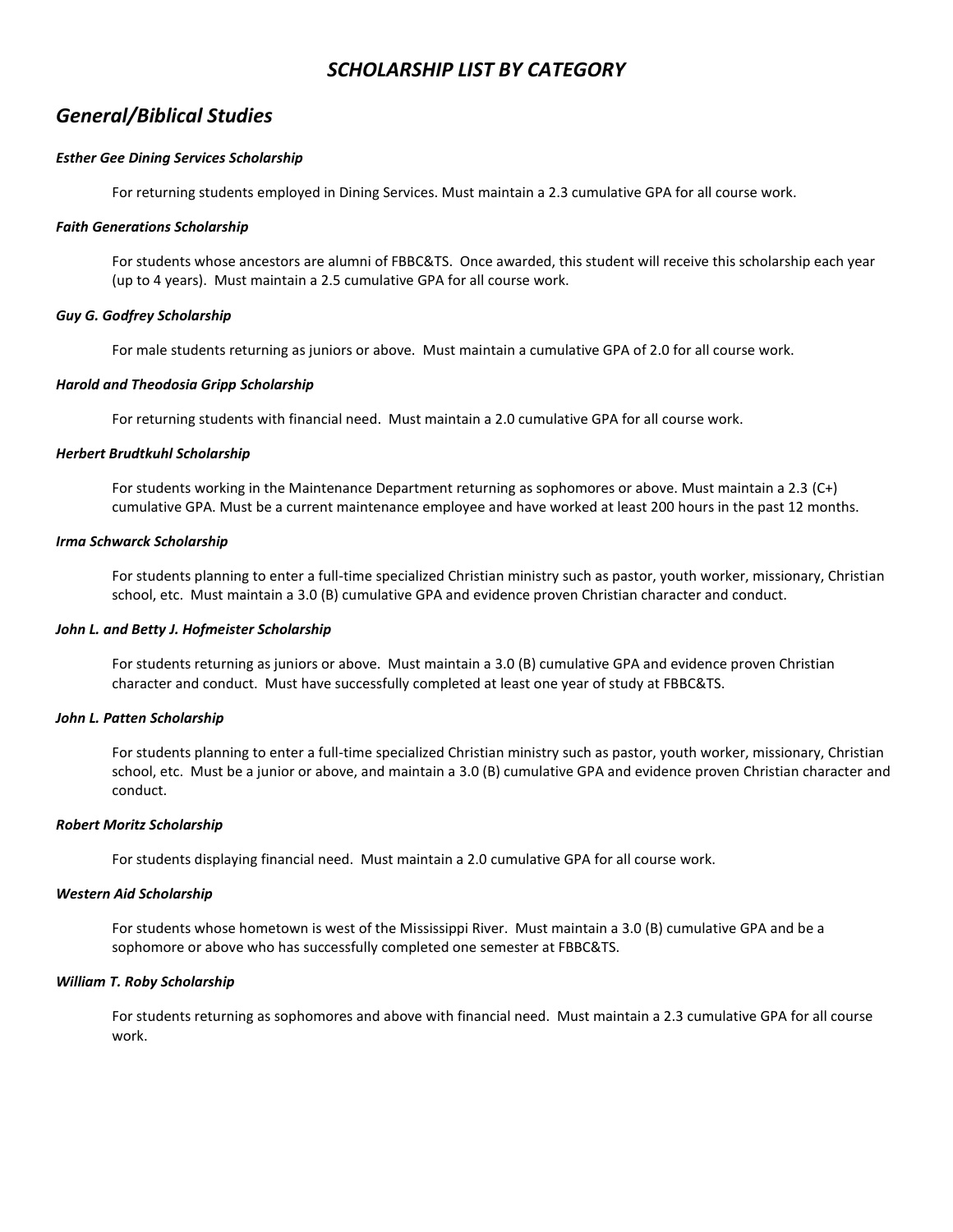# *Pastoral*

## *Dalton Cottrell Memorial Scholarship*

For students returning as juniors or above in any of the Pastoral programs. Must maintain a 2.0 cumulative GPA required for graduation.

## *Domokos Excellence in Preaching Scholarship*

For students seeking to enter the ministry as a pastor, pastoral assistant, missionary, or evangelist. Must be a senior or above and have completed at least one semester of Homiletics. Must maintain a 3.25 (B+) cumulative GPA and evidence proven Christian character and conduct.

## *Joe and Dorothy Flatt Grade Point Scholarship*

For students returning as juniors or above in the Pastoral or Assistant Pastor Programs. Must maintain a 3.0 (B) cumulative GPA and evidence proven Christian character and conduct. Must have successfully completed at least one semester of study at FBBC&TS.

#### *Ray and June Hitz Memorial Scholarship*

For students returning as juniors or above who are seeking to enter the pastorate and have demonstrated good potential for the same. Must maintain a 3.0 (B) cumulative GPA and evidence proven Christian character and conduct.

# *Education*

## *Marilyn Saunders Scholarship*

For students seeking to enter the Elementary Education program. Must maintain a 3.0 (B) cumulative GPA and demonstrate financial need and evidence of proven Christian character and conduct.

# *William A. Tock Scholarship*

For students seeking to enter a specialized Christian ministry in the area of Christian schools. Must maintain a 3.0 (B) cumulative GPA and demonstrate good potential, and evidence proven Christian character and conduct.

# *Missions*

#### *Bernard and Eleanor Bancroft Missionary Scholarship*

For students planning to go into full-time missionary service. Must be a sophomore or above and have successfully completed at least one semester of study at FBBC&TS. Must maintain a 2.33 (C+) cumulative GPA and evidence proven Christian character and conduct.

# *Christian S. Thomsen Scholarship*

For needy students at FBBC&TS. Special consideration shall be given to those students whose intention is to become fulltime missionaries. The student must maintain a 2.0 (C) cumulative GPA for all course work applicable to graduation from FBBC&TS. The student must evidence proven Christian character and conduct.

# *Earl & Shirley Dannenberg M.K. Student Scholarship*

For M.K.'s (new, transfer, or current students) seeking to enter a missionary ministry. Must maintain a 2.0 (C) cumulative GPA and evidence proven Christian character and conduct.

#### *Far Eastern Missionary Scholarship*

For students seeking to enter a missionary ministry, Asia being the most likely field, preferably going out under Baptist Mid-Missions. Must have completed at least one semester at FBBC&TS. Must maintain a 2.33 (C+) cumulative GPA.